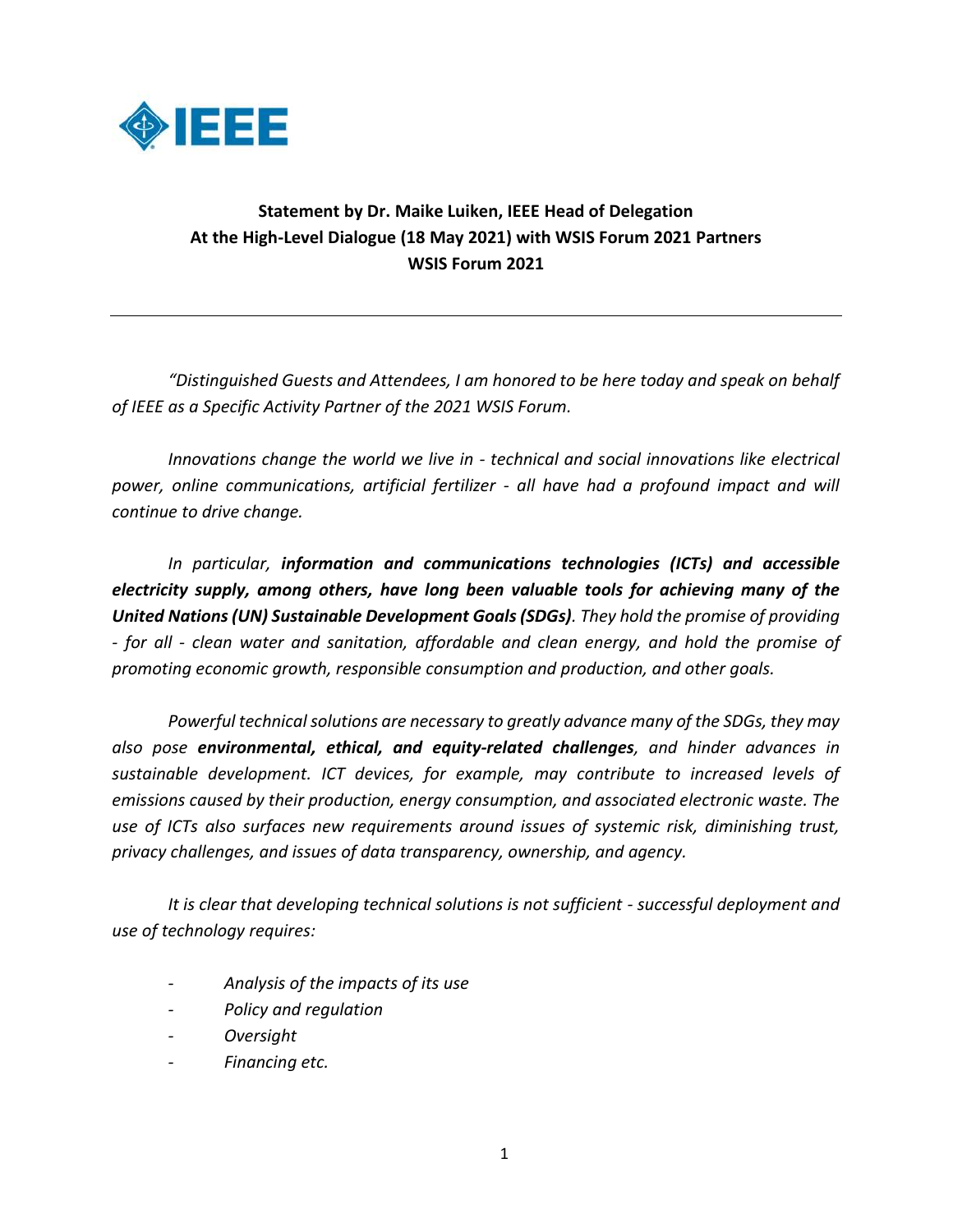

*The scientific, technical and engineering community does not stop with providing technical solutions. Many members make it their responsibility to consider the expected and potential unanticipated impacts of the use of technology on people and the environment, such as the safe use of online learning for children or the addition of autonomous vehicles to our roads. Technologists often provide guidance on the 'appropriate use of technology'. And the user community plays an important role in ensuring that technology is implemented and used appropriately.* 

*Aligning technical innovation with sustainable development is an integral part of IEEE's mission of advancing technology for the benefit of humanity. IEEE is the world's largest technical professional organization. With about 400,000 members in more than 160 countries, IEEE is a leading authority in ICTs and other technology areas supporting sustainable development - such as all aspects of power and energy technology - from generation of renewable energy to energy consumption.*

## *In fact, IEEE is actively addressing issues at the intersection of technology and sustainability.*

## *Activities and initiatives include:*

- *Publications focused on sustainable technologies such as 'Computing' and 'Energy'*
- *Bringing stakeholders, including policy makers, together at conferences and events discussing technologies in support of sustainable development*
- *Engaging IEEE volunteers and community members in community projects under programs such as SIGHT, HAC, and Smart Village, among others*
- *Forming technical communities to discuss specific technologies for Sustainable Development*
- *A society focused on studying the Social Implications of Technology on Society (SSIT)*
- *Standards Development – including energy efficiency for various devices and the groundbreaking development of the P7000 series of standards focused on ethics in design and use of AI, for example P7004 on Child and Student Data Governance*
- *An emphasis on education – from STEM education to life-long learning*
- *Partnering to share knowledge with, for example:*
	- o *The Global Power Systems Transformation Consortium*